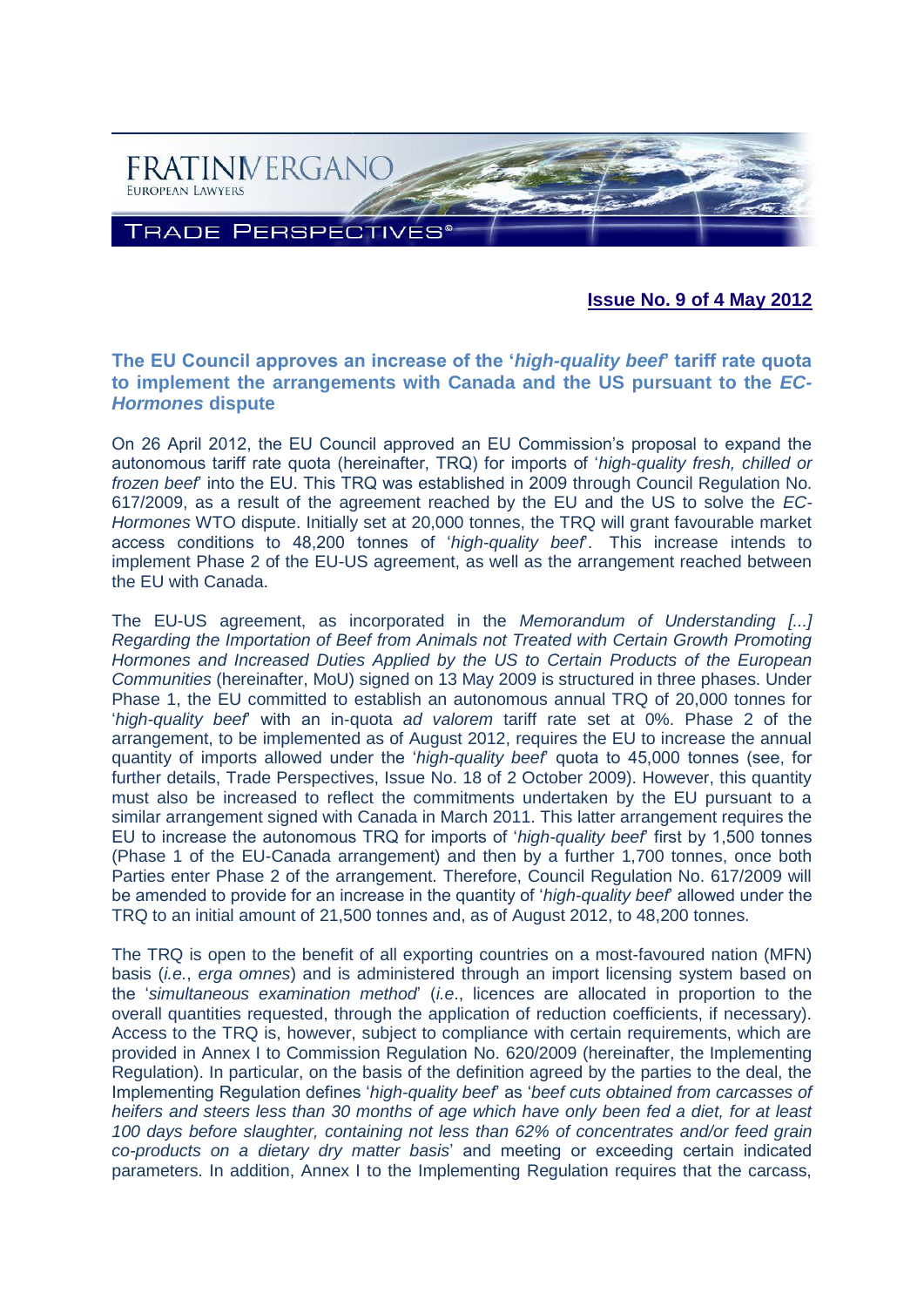from which beef cuts are derived, be subject to a quality evaluation based on the carcass maturity and palatability traits of the beef cuts according to certain specified criteria. Compliance with these requirements must be certified by third-countries' authorities recognised for this purpose, which will issue certificates of authenticity that must accompany the shipments to the EU. Traders must exhibit the certificates of authenticity and the import licences at EU customs in order to import under the TRQ.

Although the TRQ is opened to all supplying countries (*i.e.*, on an MFN-basis), the definition of '*high-quality beef*' set in the Implementing Regulation appears to have been constructed so as to favour US and Canadian exports, *de facto* excluding from the TRQ beef supplied by a number of WTO Members where different production methods are in place (*e.g.*, grassfeeding, followed in certain Latin American countries) and/or where quality evaluation procedures have not been established. The criteria set within the definition of '*high-quality beef*', implemented through the system of issuance of certificates of authenticity, allows the EU to '*allocate*' the quantities of beef under the TRQ to cuts that have been produced and marketed according to specific procedures (in particular, those practiced by US and Canadian producers), whereas products not obtained in the ways prescribed by the Implementing Regulation may not access under the 0% rate of duty. Currently, together with US and Canadian beef, products from Australia, New Zealand and Uruguay have been recognised as meeting the definition of '*high-quality beef*' and are allowed access under the TRQ. However, it appears that the quantities currently exported by these countries under the TRQ are significantly lower than those exported by the US. In addition, products from the two major beef exporters to the EU (*i.e.*, Argentina and Brazil) and from other beef exporting countries (*i.e.*, Namibia) are *de facto* not granted access to the EU under the TRQ. Producers must undertake significant investments in order to adjust to the production methods and other requirements provided in the Implementing Regulation, so these criteria discourage or *de facto* prevent many operators (and countries) from benefitting of this favourable TRQ.

The potentially *de facto* discriminatory character of the TRQ is not surprising given that the measure was conceived as a form of '*compensation*' to the US and Canada for the nullification and impairment of their rights, as sanctioned by the WTO Dispute Settlement Body and in order to halt '*retaliatory*' measures on a range of EU products. Beef producers and operators from all countries should carefully assess the requirements and criteria of the TRQ, in order to determine whether the favourable access to the lucrative EU beef market justifies the investments needed to be able to produce '*high-quality beef*' as defined under the Implementing Regulation.

#### **New negotiating topics to be expected in FTA negotiations between the EU and ASEAN Member States**

Given the failure (to date) of the WTO Doha Round in delivering significant results, already in 2006 the EU re-oriented its trade strategy to focus also on the negotiation and conclusion of far-reaching, comprehensive bilateral trade agreements covering not only the '*traditional*' topics of trade in goods and tariffs, but also, *inter alia*, services, investment, non-tariff barriers, public procurement and intellectual property rights. In this context, the EU and the Association of Southeast Asian Nations (hereinafter, ASEAN) launched negotiations for a regional Free Trade Agreement (hereinafter, FTA) in May 2007. After eight rounds of negotiations, in May 2009 the two partners agreed to put the discussions on hold, due to the extreme complexity and sensitivity of regional ('*block-to-block*') trade negotiations. Instead, the EU decided to pursue the conclusion of bilateral FTAs with individual ASEAN Member States, and then to eventually use these agreements as '*stepping stones*' for a regional EU-ASEAN FTA to be built thereupon. So far, the EU is engaged in negotiations with Singapore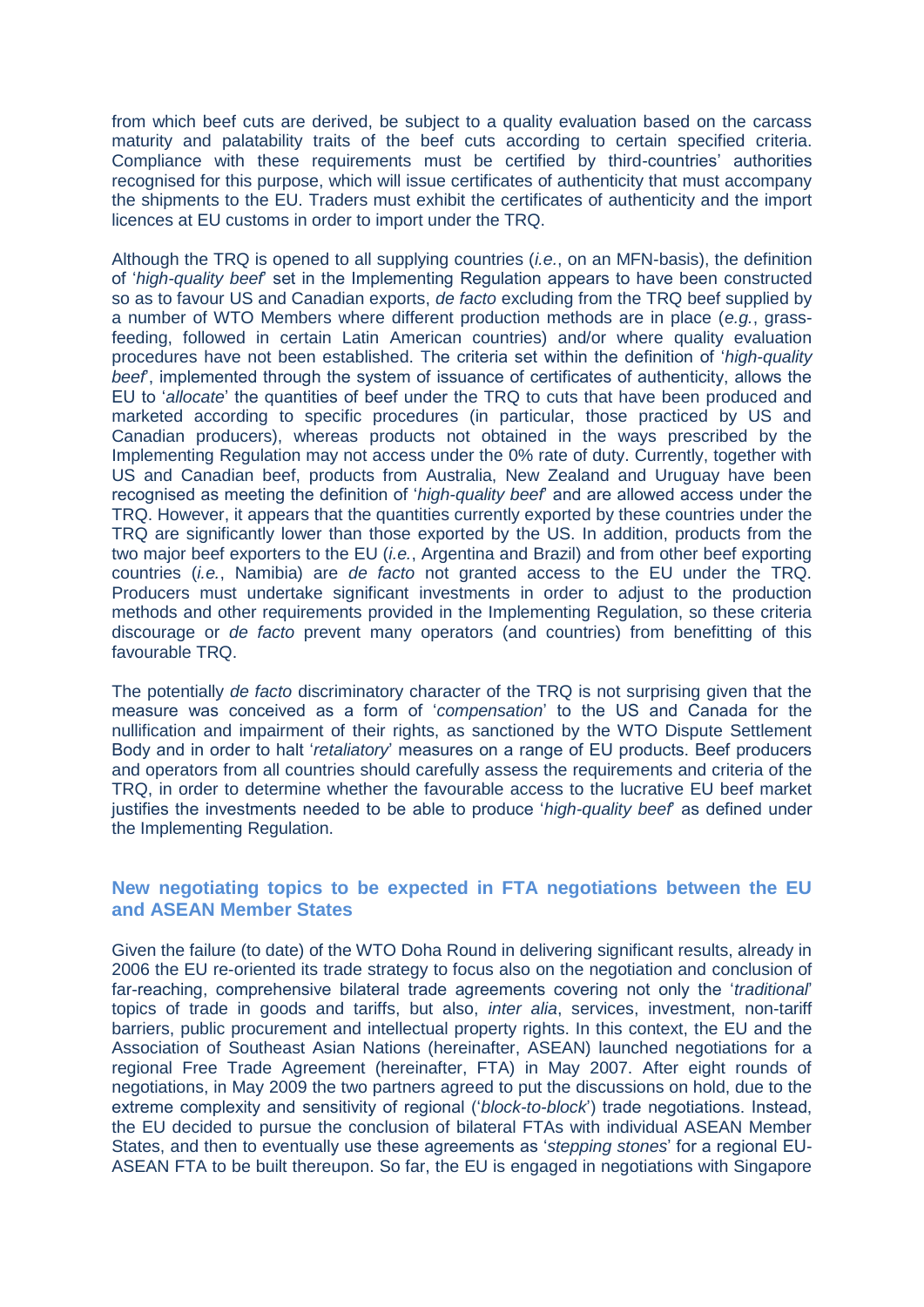and Malaysia, and trade talks are expected to be launched soon with Vietnam and the Philippines.

These ongoing FTAs constitute an illustration of the so-called '*EU new generation agreements*', insofar as they embrace issues going well beyond those traditionally covered by EU FTAs. The EU has broadened the scope of its FTAs to include a number of policy areas where effective commitments and increased transparency requirements are deemed essential, particularly in relation to: intellectual property rights, services, investment, government procurement and competition. In addition, the EU is committed to reflect in its new generation FTAs the objectives of sustainable development and respect of social rights. Trading partners are advised to take into consideration the EU's position in these key areas of negotiation, since it may provide them with some useful insights regarding what to expect in the event of actual FTA negotiations.

The FTA with the Republic of Korea was concluded by the EU in 2009. This agreement constitutes the first FTA concluded by the EU with an Asian partner. It is also the most ambitious and comprehensive FTA ever negotiated by the EU, and, therefore, it is expected to serve as a benchmark for future agreements, including those that are currently being negotiated. The EU-Korea FTA is organised around 15 chapters, 3 protocols, various sectorspecific annexes (on automotive products, pharmaceuticals, chemicals and consumer electronics) and 4 understandings. The agreement provides, *inter alia*, for commitments on trade in goods, services and investment; binding provisions on trade-related issues regarding intellectual property rights; and mechanisms to address non-tariff barriers. In addition, the EU-Korea FTA contains a number of dedicated chapters on trade remedies, technical barriers to trade (hereinafter, TBT), sanitary and phytosanitary measures (SPS measures), and customs and trade facilitation, which allow the Parties to address potential issues arising pursuant to these policy areas. Indeed, the EU Commission itself stated that the FTA with Korea constitutes '*a good reference point for future agreements*', as far as nontariff barriers are concerned. ASEAN and its Member States must be prepared to face, in future FTA negotiations, demands from the EU side in line with what was negotiated and ultimately agreed with Korea. On TBT issues, for instance, the EU is committed to include strong and precise clauses on technical regulations and standards. The EU Commission already expressed its interest to dig deep into its trading partners' regulatory practices, with a view to tackling regulatory disparities (*i.e.*, potential barriers). The EU itself will not lower its standards, but it may be willing to negotiate the inclusion of trade facilitation and cooperation mechanisms and provide technical assistance to the EU's trading partners in those fields.

Areas in which ASEAN Member States will be expected to grant greater concessions include services and investment (that are treated in a single chapter in the EU-Korea FTA), government procurement, competition and intellectual property rights. Government procurement is an area where considerable negotiating pressure from the EU must be expected, especially in light of recent EU initiatives aimed at addressing disparities between the EU and third countries regarding access to procurement (see, Trade Perspectives, Issue No. 7 of 5 April 2012).

Competition policy is another area in which the EU would expect commitments to be undertaken. The EU has been one of the biggest sponsors of including an agreement on core principles of competition in the WTO and will therefore want to see competition principles reflected in its FTAs, to ensure that EU companies do not suffer the effects of anticompetitive practices and unfair subsidisation put in place in third countries. To that end, the benchmark EU-Korea FTA includes provisions in the area of subsidies that are more farreaching than the actual WTO rules. In addition, it provides for core principles on competition and includes a commitment for parties to enforce their competition laws and maintain authorities responsible for that purpose. Anti-competitive safeguards are also foreseen in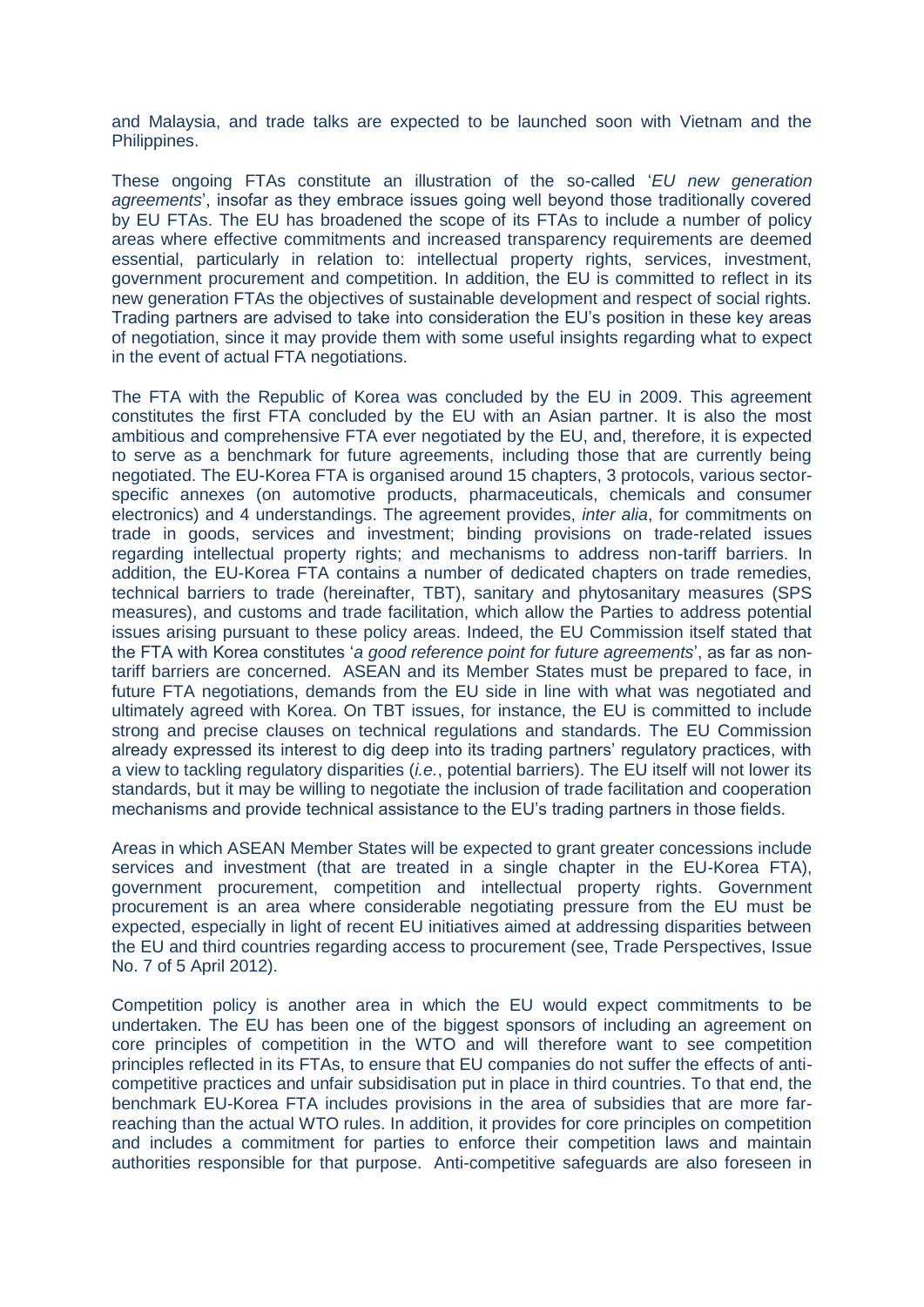the services chapter of the EU-Korea FTA, in relation to telecommunications services and postal and courier services.

As for the protection of intellectual property rights, the FTA between the EU and Korea provides for a chapter that deals, in particular, with copyrights, designs and geographical indications. The rules contained therein complement and specify the obligations of the Parties under the TRIPs Agreement. Along the same lines, high demands can be expected by ASEAN Countries from the EU in specific areas that constitute core EU interests, such as geographical indications and enforcement of rights.

The conclusion and implementation of FTAs between the EU and ASEAN Members States will provide an enhanced framework for European companies to invest in key sectors in ASEAN countries, and it will allow ASEAN Members to attract FDI in key strategic sectors. However, the FTA negotiations will also provide ASEAN Member States with an opportunity to discuss and solve outstanding issues with the EU, notably in respect of certain EU policies in the field of the environment, which are significantly impairing access of ASEAN products to the EU market, such as, *inter alia*, the sustainability criteria for biofuels, market access requirements imposed on timber products (FLEGT) and the EU's framework on illegal, unregulated and unreported (IUU) fisheries.

## **Further progress in the Canada – EU Comprehensive Economic and Trade Agreement negotiations is made, but important issues remain**

Progress continues in the Comprehensive Economic and Trade Agreement (hereinafter, CETA) negotiations between the EU and Canada, which would represent the widest-ranging trade deal entered into by Canada. CETA encompasses negotiations on trade in goods, tackles non-tariff barriers and touches on all aspects of Canada and EU economic activity (*e.g.*, regulations, services, investment, government procurement, intellectual property rights, and competition).

CETA negotiations are said to be approximately 75% complete, with the parties optimistic that the agreement may be signed by the end of 2012. However, the most difficult issues for concluding the CETA appear to remain firmly on the table. At least 7 major issues must be resolved before CETA is concluded: including Canada's supply-management boards for poultry, eggs and dairy, a mutually satisfactory package on rules of origin, government procurement, regulatory barriers, market access for agricultural products, intellectual property and labour mobility issues must still be reached and agreed to (see a further description of CETA issues in Trade Perspectives, Issue No. 2 of 28 January 2011).

Canada's heavily protected supply-management boards for poultry, eggs and dairy pose a significant obstacle to the conclusion of CETA negotiations. These sectors will not likely be opened in any meaningful way due, *inter alia*, to lobbying efforts of farmers in Quebec and Ontario. The EU's goal now appears to be that of obtaining additional tariff-free or low-tariff access to Canada's dairy market, including improved access for EU cheese. Achieving this goal could, in turn, require the EU to concede greater access to Canadian beef and pork meat products into the EU. While the EU is set to increase the quantity of '*high-quality beef*' allowed under its '*high-quality beef*' TRQ, (see a further description of the EU's '*high-quality beef*' TRQ in the first article to this issue of Trade Perspectives) many Canadian producers believe that CETA is not worth signing without achieving significant gains for grains or animal products currently being kept out of the EU market for being of genetically-modified content or containing certain hormones.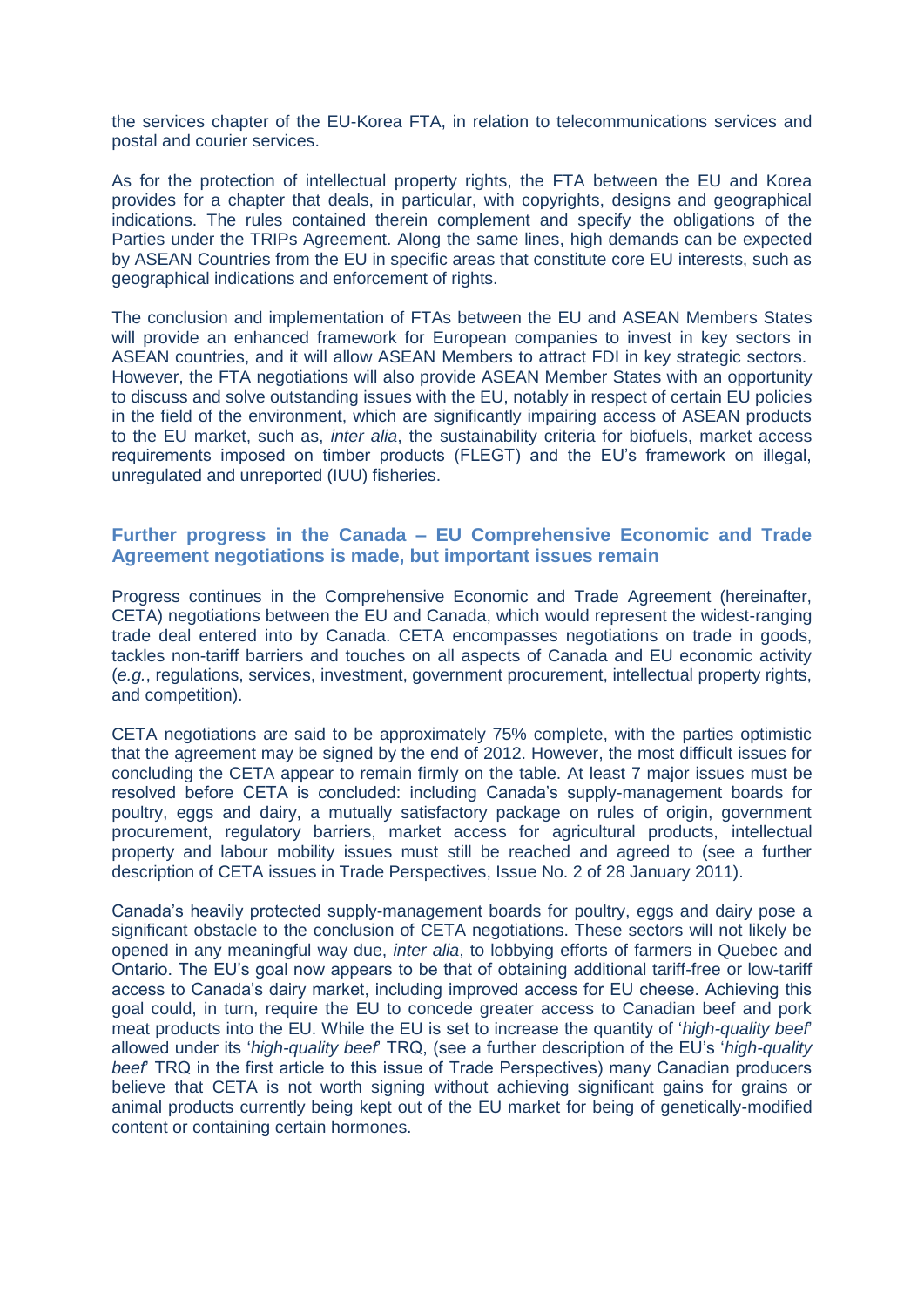Reaching a mutually satisfactory definition on rules of origin remains one of the most complex and difficult issues of CETA negotiations. This complexity is the result of legitimate differences of opinion, industry lobbying efforts and the realisation that this decision will have far-reaching consequences for Canadian, EU and third country producers. Determining the percentage of transformation and classification of goods as '*originating in*' the EU or Canada appears to rank among the most important issues, as certain goods manufactured in Canada (*e.g.*, textiles, autos) are fully integrated in the North American supply chain. For autos assembled in Canada, it is claimed that EU automakers pushed the EU to negotiate a 60% local content requirement, while Canada purportedly seeks a rule of origin as low as 30%. Because NAFTA has a 62.5% NAFTA (*i.e.*, Canadian, Mexican or US) local content requirement for autos, North American automakers have significantly integrated supply chains. Autos produced in Canada will inevitably have a high level of content from the US and Mexico. Consequently, it would be difficult for Canadian auto manufacturers to meet the high local content requirement requested by the EU. A similar negotiating hurdle arose in the context of the EU-Korea FTA negotiations, where the EU additionally had to agree on the maintenance by Korea of its duty draw-back scheme (see further description of EU-Korean negotiations in Trade Perspectives, Issue No. 6 of 27 March 2009). The EU is reluctant to give cars (and other products) of non-Canadian origin indirect market access through the CETA. In contrast, this concern is shared by Canadian organisations opposing the CETA, based upon their perceived fear that few, if any, North American cars have more than 30% Canadian local content and might not benefit from this preferential trade agreement.

Among the EU's other top demands is the right for European companies to have bidding access to lucrative Canadian Government contracts at the federal, provincial and municipal levels. Although the WTO Agreement on Government Procurement (hereinafter, GPA) requires Members to treat foreign firms equally to national companies in terms of access to procurement, such rules only apply to Canada's federal government, not its provincial, territorial and municipal governments, which benefit from certain exemptions from the application of the GPA. The EU has reiterated that Canada must give up these exemptions for the CETA to be concluded. In response, Canada has purportedly agreed to prohibit municipalities and provinces from offering incentives or favouring local bidders on procurement contracts. Some provinces and 32 municipalities, however, have expressed reluctance in giving up this right to prefer local bidders, while certain municipalities have apparently requested exclusion from the CETA altogether.

The commercial stakes for concluding the CETA continue to drive the parties towards a final agreement. Conclusion of the CETA will undoubtedly increase opportunities for export and investment for both Canadian and EU businesses. Canadian businesses would receive greater export opportunities outside the US and Asia, while EU businesses would obtain an additional entry point into the NAFTA market with increased opportunities. While CETA negotiations appear to be in their final stages, EU Member States and Canadian Provinces also need to approve the outcome of the negotiations. Affected industries and traders still have time to assess the possible ramifications of the CETA on their products and contact the competent authorities at national or EU level in order for their interests to be duly taken into account (both in offensive and defensive terms).

## **EU Member States endorse the '***Union list***' of flavouring substances despite Germany's opposition**

At a meeting of the Standing Committee on the Food Chain and Animal Health (hereinafter, SCoFCAH) on 23 April 2012, EU Member States endorsed a proposal for a Commission Implementing Regulation adopting the list of flavourings and source materials, which are permitted in the EU (hereinafter, the '*Union list'*). The SCoFCAH expressed its favourable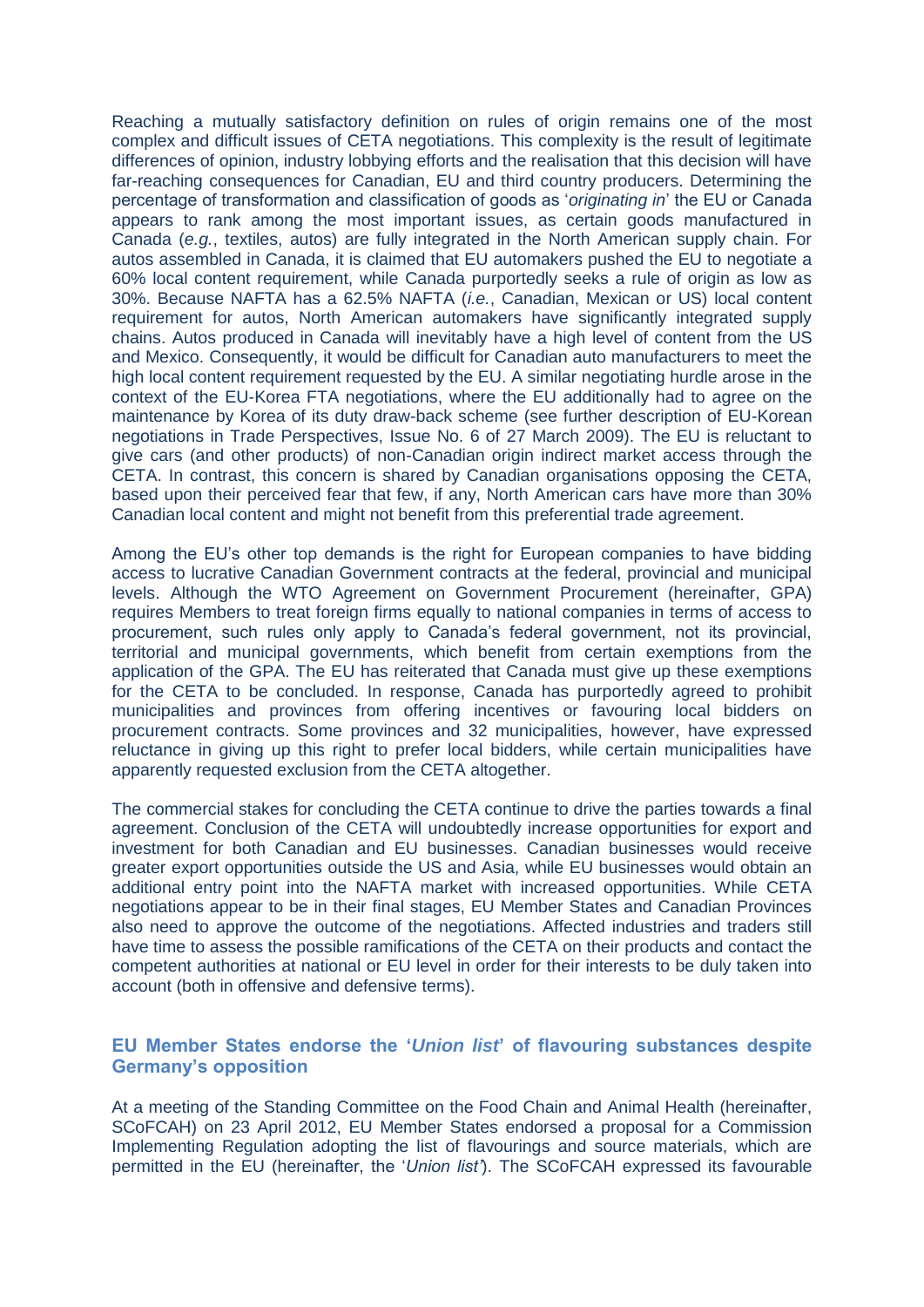opinion by qualified majority (*i.e.*, 275 votes in favour, 29 votes against (of Germany), and 41 abstentions). The new regulation intends to harmonise rules for the use of flavouring substances within the single market, where consumers and companies currently face divergent national provisions. '*Flavourings*' are products not intended to be consumed as such, which are added to food in order to impart or modify odour and/or taste. '*Flavouring substances*' are defined as chemical substances, which include natural flavouring substances and flavouring substances obtained by chemical synthesis or isolated from nature using chemical processes.

The title of the new regulation establishing the '*Union List'* is *Commission Implementing Regulation adopting the list of flavouring substances provided for by Regulation (EC) No. 2232/96 of the European Parliament and of the Council, introducing it in Annex I to Regulation (EC) No. 1334/2008 of the European Parliament and of the Council and repealing Commission Regulation (EC) No. 1565/2000 and Commission Decision 1999/217/EC.* It is important to distinguish between two broad categories of flavouring substances listed: 1) '*Evaluated flavouring substances*' (*i.e.*, substances for which the evaluation and approval have been completed at EU level and are assigned no footnotes in Part A of the *Union list* of flavourings and source materials); and 2) '*Flavouring substances under evaluation*' (*i.e.*, substances where the risk assessment at EU level has not been completed at the time of entry into force of this Regulation and which are assigned footnotes 1 to 4 in Part A of the *Union list* of flavourings and source materials).

The establishment of the *Union list* is the result of work carried out by the European Food Safety Authority (hereinafter, EFSA) and other scientific bodies in assessing the safety of around 2,800 flavouring substances. *Regulation (EC) No. 2232/96 laying down the procedure for flavouring substances used or intended for use in or on foodstuff* provided the procedure for evaluation and authorisation of flavouring substances. EU Member States provided the Commission with lists of flavouring substances, which may be used in or on foods marketed in their territory. The notified substances were entered in a register laid down by *Commission Decision 1999/217/EC of 23 February 1999 adopting a register of flavouring substances used in or on foodstuffs.* The measures necessary for the adoption of an evaluation programme have been established in *Commission Regulation (EC) No. 1565/2000.* Flavouring substances not included in the register have also been included in the evaluation programme. The EFSA-evaluated flavouring substances are implemented through a stepwise approach that integrated information on structure-activity relationships, intake from current uses, toxicological thresholds of concern, and available data on metabolism and toxicity (in relation to the scientific evaluation, see Trade Perspectives, Issue No. 21 of 19 November 2010).

Substances that had already been classified by the Scientific Committee on Food (*i.e.*, EFSA's predecessor in this context, hereinafter, SCF), the Council of Europe (hereinafter, CoE) or by the Joint FAO/WHO Expert Committee on Food Additives (an international expert scientific committee jointly administered by the FAO and the WHO, which since 1956, in particular, evaluates the safety of food additives, hereinafter referred to as JECFA), as not presenting a safety concern, did not need to be re-evaluated within the evaluation programme and were included in the *Union list*. However, substances classified by JECFA, since 2000, *so as to present no safety concern on the basis of the default approach for estimation of intake*, have to be considered by the EFS. Those substances, for which the EFSA agreed with the JECFA's conclusion, have been included in the *Union list*. For a number of substances, the EFSA has not completed the evaluation or it has requested additional scientific data to be provided for completion of the evaluation. For these substances, the new regulation states that *'in accordance with the objectives of Regulation (EC) No. 2232/96 and Regulation (EC) No. 1334/2008 and in order to enhance legal certainty, it is appropriate to include those substances in the Union list to allow those substances which are currently placed on the market, to continue to be used in or on foods*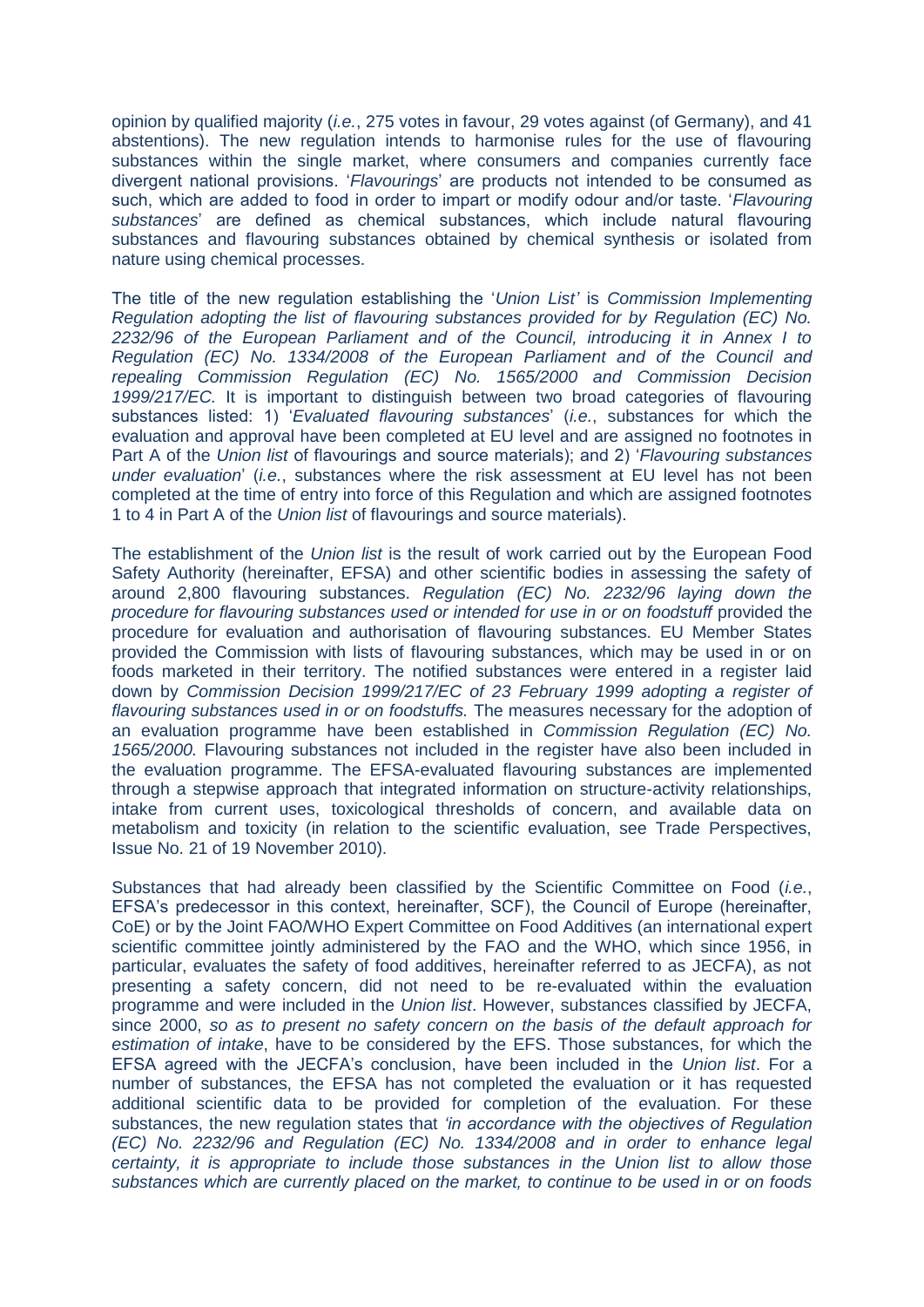*until risk assessment and authorisaton procedures have been concluded.'* In order to manage the submissions of additional scientific data requested by the Authority, time limits have been set for the persons responsible for placing flavouring substances on the market, so as to comply with the EFSA's requests as expressed in the published opinions. Therefore, in the *Union list*, the footnote '*1*' is allocated to the flavouring substances for which the evaluation has to be completed by the EFSA. Footnotes '*2*' to '*4*' refer to time limits set for the applicants to comply with the EFSA's requests as expressed in the published opinions ('*2*': additional scientific data shall be submitted by 31 December 2012; '*3*': additional scientific data shall be submitted by 30 June 2013; and '*4*': additional scientific data shall be submitted by 31 December 2013). Where the necessary information is not provided within the mandated deadline, the flavouring substance in question will be withdrawn from the *Union list*.

In the SCoFCAH meeting, Germany refused to accept (and voted against) the proposal for a regulation setting out the *Union list* and expressed this refusal for the following reasons: 1) Toxicologically inconclusive evaluated substances are approved. In particular, artificial flavourings, whose toxicological evaluation was incomplete, should be subject to a national reservation system; 2) Various substances that are to be approved as flavouring substances have already been approved as food additives (especially benzoic acid, acetic acid, propionic acid, etc.) and problems in delineating use of these substances have not been resolved; 3) In determining the maximum amount of substances that may arise from various sources, the maximum amount should be based on all sources (*e.g.*, for quinine); and 4) Alcohol should not be approved as flavouring in the foreseen amount *quantum satis* and should generally be regarded as a food, which must be labelled. Germany concluded that, after the general approval as flavouring, alcohol may be subsumed in the future under the term '*flavouring*'. In fact, under EU food labelling rules for flavourings established in Part D (i.e., '*Designation of flavourings in the list of ingredients*') of Annex VII (i.e., '*Indication and designation of ingredients*') to *Regulation (EU) No. 1169/2011 on the provision of food information to consumers*, flavourings shall be designated either by the terms: *'flavouring(s)'* or by a more specific name or description of the flavouring. More specific rules have been set for *'smoke flavouring(s)'* and for use of the term *'natural'* for the description of flavourings. Quinine and/or caffeine used as flavouring in the production or preparation of food must be mentioned by name in the list of ingredients immediately after the term *'flavouring(s)*' (*e.g.*, '*flavouring caffeine*'*)*. A similar provision specifying that the flavouring is alcohol has not been established. Belgium welcomed the adoption of the *Union list* of flavouring substances, but was concerned about the inclusion of non-evaluated newlynotified flavouring substances in the *Union list*.

At international level, Codex Guidelines for the use of flavourings (CAC/GL-2008) provide the principles for safe use of the components of flavourings evaluated by JECFA and determined to present no safety concern at estimated levels of intake, or that have established JECFA acceptable daily intakes. There are also industry-driven harmonisation efforts. With the goal of a globally harmonized open list of approved flavouring ingredients, the Global Reference List (GRL) of the International Organisation of the Flavour Industry (IOFI) is a global positive list of flavouring materials (including both chemically defined substances and natural complex substances) that have been determined to be safe for their intended use by one or more authoritative bodies, such as the Expert Panel of the Flavour and Extract Manufacturers Association of the US (FEMA), the EFSA, the CoE, the EU's SCF, the Japanese Food Safety Commission (FSC), and the US Food and Drug Administration (FDA), or the JECFA. According to the IOFI, the importance of the GRL is highlighted by the growing acceptance of this list by regulatory authorities. The European Flavour Association (EFFA) welcomed the positive vote on the *Union List* and noted in a statement that all materials supported by the industry during the ongoing safety evaluation process are included.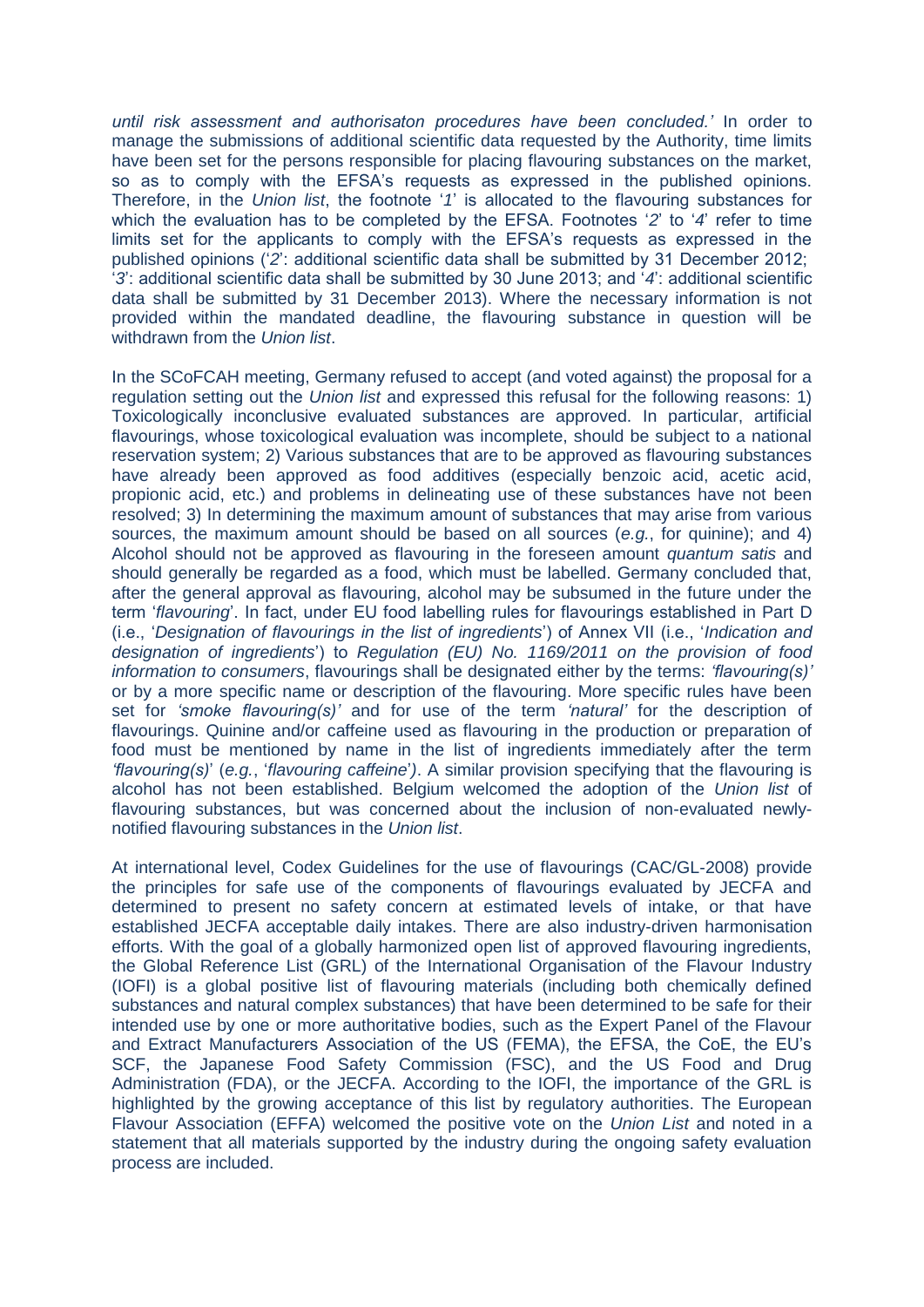It has been reported that the Commission's formal adoption of the regulation and subsequent publication in the Official Journal is expected later this year. The regulation is set to come into force 20 days after publication, with the *Union list* entering into use 6 months later to provide the food industry with sufficient time for adapting to the new rules. Flavouring substances not included in the *Union list* may still be placed on the market and used in or on food until 18 months after the date of application of the list. It must be noted that a number of substances have been included in the *Union list* '*under reservation*' of data submission and final approval. For transparency reasons, the *Union list* will also be available in an on-line database allowing consumers, food businesses and national food control authorities to easily identify which flavouring substances are authorised in food. Establishment of the *Union list* seems to be a further step towards global harmonisation of approved flavouring substances, subject to the outstanding evaluations where some JECFA assessments have not been deemed exhaustive. Germany's (unsuccessful) opposition to the *Union list* as adopted last week may just be a sign that the remaining assessments of flavouring substances will not be straightforward. Whether the application of different standards by various risk assessment bodies has the potential for trade implications and commercial frictions with EU trading partners, it remains to be seen and it should be closely monitored by interested parties (see, Trade Perspectives Issue No. 21 of 19 November 2010).

# **Recently Adopted EU Legislation**

#### **Market Access**

- *[Commission Implementing Regulation \(EU\) No. 374/2012 of 26 April 2012](http://eur-lex.europa.eu/LexUriServ/LexUriServ.do?uri=OJ:L:2012:118:0001:0003:EN:PDF)  [amending Regulation \(EU\) No. 1255/2010 laying down detailed rules for the](http://eur-lex.europa.eu/LexUriServ/LexUriServ.do?uri=OJ:L:2012:118:0001:0003:EN:PDF)  [application of the import tariff quotas for 'baby beef' products originating in](http://eur-lex.europa.eu/LexUriServ/LexUriServ.do?uri=OJ:L:2012:118:0001:0003:EN:PDF)  [Bosnia and Herzegovina, Croatia, the former Yugoslav Republic of](http://eur-lex.europa.eu/LexUriServ/LexUriServ.do?uri=OJ:L:2012:118:0001:0003:EN:PDF)  [Macedonia, Montenegro, Serbia](http://eur-lex.europa.eu/LexUriServ/LexUriServ.do?uri=OJ:L:2012:118:0001:0003:EN:PDF)*
- *[Council Decision of 23 April 2012 on the signing on behalf of the European](http://eur-lex.europa.eu/LexUriServ/LexUriServ.do?uri=OJ:L:2012:117:0001:0001:EN:PDF)  [Union of the Agreement in the form of an Exchange of Letters between the](http://eur-lex.europa.eu/LexUriServ/LexUriServ.do?uri=OJ:L:2012:117:0001:0001:EN:PDF)  [European Union and Brazil pursuant to Article XXVIII of the General](http://eur-lex.europa.eu/LexUriServ/LexUriServ.do?uri=OJ:L:2012:117:0001:0001:EN:PDF)  [Agreement on Tariffs and Trade \(GATT\) 1994 relating to the modification of](http://eur-lex.europa.eu/LexUriServ/LexUriServ.do?uri=OJ:L:2012:117:0001:0001:EN:PDF)  [concessions with respect to processed poultrymeat provided for in the EU](http://eur-lex.europa.eu/LexUriServ/LexUriServ.do?uri=OJ:L:2012:117:0001:0001:EN:PDF) [Schedule annexed to GATT 1994, and of the Agreement in the form of an](http://eur-lex.europa.eu/LexUriServ/LexUriServ.do?uri=OJ:L:2012:117:0001:0001:EN:PDF)  [Exchange of Letters between the European Union and Thailand pursuant to](http://eur-lex.europa.eu/LexUriServ/LexUriServ.do?uri=OJ:L:2012:117:0001:0001:EN:PDF)  [Article XXVIII of the General Agreement on Tariffs and Trade \(GATT\) 1994](http://eur-lex.europa.eu/LexUriServ/LexUriServ.do?uri=OJ:L:2012:117:0001:0001:EN:PDF)  [relating to the modification of concessions with respect to processed](http://eur-lex.europa.eu/LexUriServ/LexUriServ.do?uri=OJ:L:2012:117:0001:0001:EN:PDF)  [poultrymeat provided for in the EU Schedule annexed to GATT 1994](http://eur-lex.europa.eu/LexUriServ/LexUriServ.do?uri=OJ:L:2012:117:0001:0001:EN:PDF)*

#### **Trade Remedies**

- *[Notice of the impending expiry of certain anti-dumping measures](http://eur-lex.europa.eu/LexUriServ/LexUriServ.do?uri=OJ:C:2012:127:0003:0003:EN:PDF)*
- *[Council Implementing Regulation \(EU\) No.](http://eur-lex.europa.eu/LexUriServ/LexUriServ.do?uri=OJ:L:2012:110:0003:0016:EN:PDF) 349/2012 of 16 April 2012 [imposing a definitive anti-dumping duty on imports of tartaric acid originating in](http://eur-lex.europa.eu/LexUriServ/LexUriServ.do?uri=OJ:L:2012:110:0003:0016:EN:PDF)  [the People's Republic of China following an expiry review pursuant to Article](http://eur-lex.europa.eu/LexUriServ/LexUriServ.do?uri=OJ:L:2012:110:0003:0016:EN:PDF)  [11\(2\) of Regulation \(EC\) No.](http://eur-lex.europa.eu/LexUriServ/LexUriServ.do?uri=OJ:L:2012:110:0003:0016:EN:PDF) 1225/2009*
- *[Council Implementing Regulation \(EU\) No.](http://eur-lex.europa.eu/LexUriServ/LexUriServ.do?uri=OJ:L:2012:108:0001:0002:EN:PDF) 332/2012 of 13 April 2012 amending Regulation (EC) No. [130/2006 imposing a definitive anti-dumping](http://eur-lex.europa.eu/LexUriServ/LexUriServ.do?uri=OJ:L:2012:108:0001:0002:EN:PDF)  [duty and collecting definitively the provisional duty imposed on imports of](http://eur-lex.europa.eu/LexUriServ/LexUriServ.do?uri=OJ:L:2012:108:0001:0002:EN:PDF)*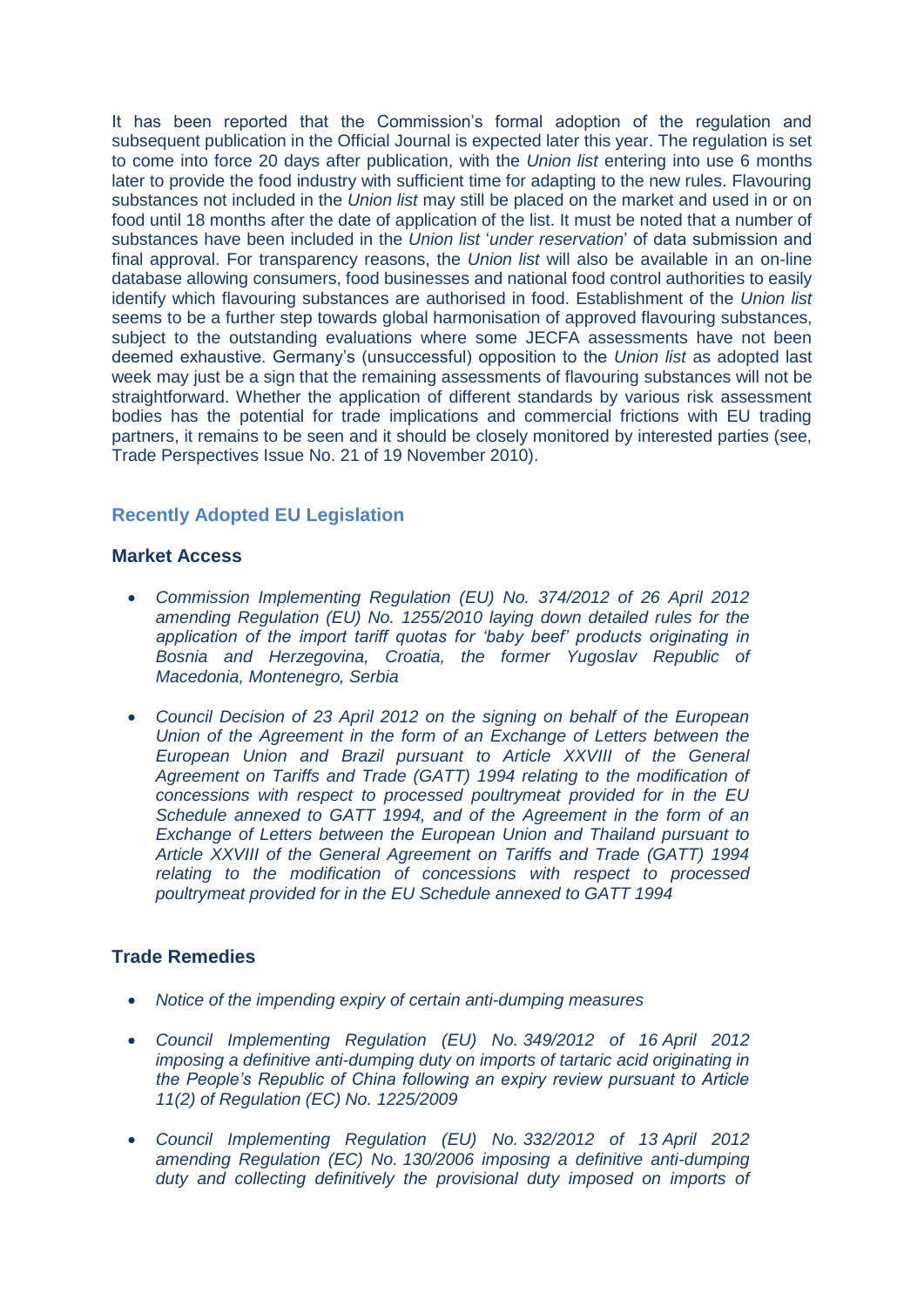*tartaric acid originating in the People's Republic of China, and excluding company Hangzhou Bioking Biochemical Engineering Co., Ltd from the definitive measures*

#### **Customs Law**

- *Decision No. 1/2012 of the EU-EFTA [Joint Committee on a common transit](http://eur-lex.europa.eu/LexUriServ/LexUriServ.do?uri=OJ:L:2012:114:0029:0030:EN:PDF)  procedure of 19 [January 2012 concerning an invitation to Croatia to accede to](http://eur-lex.europa.eu/LexUriServ/LexUriServ.do?uri=OJ:L:2012:114:0029:0030:EN:PDF)  the Convention of 20 [May 1987 on a common transit procedure](http://eur-lex.europa.eu/LexUriServ/LexUriServ.do?uri=OJ:L:2012:114:0029:0030:EN:PDF)*
- *Decision No. [1/2012 of the EU-EFTA Joint Committee on the simplification of](http://eur-lex.europa.eu/LexUriServ/LexUriServ.do?uri=OJ:L:2012:114:0031:0032:EN:PDF)  formalities in trade in goods of 19 [January 2012 concerning an invitation to](http://eur-lex.europa.eu/LexUriServ/LexUriServ.do?uri=OJ:L:2012:114:0031:0032:EN:PDF)  [Croatia to accede to the Convention of 20](http://eur-lex.europa.eu/LexUriServ/LexUriServ.do?uri=OJ:L:2012:114:0031:0032:EN:PDF) May 1987 on the simplification of [formalities in trade in goods](http://eur-lex.europa.eu/LexUriServ/LexUriServ.do?uri=OJ:L:2012:114:0031:0032:EN:PDF)*
- *[Commission Implementing Decision of 23](http://eur-lex.europa.eu/LexUriServ/LexUriServ.do?uri=OJ:L:2012:113:0012:0013:EN:PDF) April 2012 on a temporary [derogation from the rules of origin laid down in Annex II to Council Regulation](http://eur-lex.europa.eu/LexUriServ/LexUriServ.do?uri=OJ:L:2012:113:0012:0013:EN:PDF)  (EC) No. [1528/2007 to take account of the special situation of Swaziland with](http://eur-lex.europa.eu/LexUriServ/LexUriServ.do?uri=OJ:L:2012:113:0012:0013:EN:PDF)  regard to peaches, pears and pineapples (notified under document C(2012) [2511\)](http://eur-lex.europa.eu/LexUriServ/LexUriServ.do?uri=OJ:L:2012:113:0012:0013:EN:PDF)*
- *[Commission Implementing Decision of 20](http://eur-lex.europa.eu/LexUriServ/LexUriServ.do?uri=OJ:L:2012:110:0039:0040:EN:PDF) April 2012 amending Implementing [Decision 2011/861/EU on a temporary derogation from rules of origin laid](http://eur-lex.europa.eu/LexUriServ/LexUriServ.do?uri=OJ:L:2012:110:0039:0040:EN:PDF)  [down in Annex II to Council Regulation \(EC\) No.](http://eur-lex.europa.eu/LexUriServ/LexUriServ.do?uri=OJ:L:2012:110:0039:0040:EN:PDF) 1528/2007 to take account of [the special situation of Kenya with regard to tuna loins \(notified under](http://eur-lex.europa.eu/LexUriServ/LexUriServ.do?uri=OJ:L:2012:110:0039:0040:EN:PDF)  [document C\(2012\) 2463\)](http://eur-lex.europa.eu/LexUriServ/LexUriServ.do?uri=OJ:L:2012:110:0039:0040:EN:PDF)*

#### **Food and Agricultural Law**

- *[Commission Regulation \(EU\) No. 378/2012 of 3 May 2012 refusing to](http://eur-lex.europa.eu/LexUriServ/LexUriServ.do?uri=OJ:L:2012:119:0009:0011:EN:PDF)  [authorise certain health claims made on foods and referring to the reduction of](http://eur-lex.europa.eu/LexUriServ/LexUriServ.do?uri=OJ:L:2012:119:0009:0011:EN:PDF)  [disease risk and to children's development and health](http://eur-lex.europa.eu/LexUriServ/LexUriServ.do?uri=OJ:L:2012:119:0009:0011:EN:PDF)*
- *[Commission Regulation \(EU\) No. 379/2012 of 3 May 2012 refusing to](http://eur-lex.europa.eu/LexUriServ/LexUriServ.do?uri=OJ:L:2012:119:0012:0013:EN:PDF)  [authorise certain health claims made on foods and referring to the reduction of](http://eur-lex.europa.eu/LexUriServ/LexUriServ.do?uri=OJ:L:2012:119:0012:0013:EN:PDF)  [disease risk and to children's development and health](http://eur-lex.europa.eu/LexUriServ/LexUriServ.do?uri=OJ:L:2012:119:0012:0013:EN:PDF)*
- *[Commission Implementing Regulation \(EU\) No. 382/2012 of 3 May 2012 on](http://eur-lex.europa.eu/LexUriServ/LexUriServ.do?uri=OJ:L:2012:119:0041:0042:EN:PDF)  [the minimum customs duty for sugar to be fixed in response to the fifth partial](http://eur-lex.europa.eu/LexUriServ/LexUriServ.do?uri=OJ:L:2012:119:0041:0042:EN:PDF)  invitation to tender within the tendering procedure opened by Implementing [Regulation \(EU\) No. 1239/2011](http://eur-lex.europa.eu/LexUriServ/LexUriServ.do?uri=OJ:L:2012:119:0041:0042:EN:PDF)*
- *[Commission Regulation \(EU\) No. 380/2012 of 3 May 2012 amending Annex II](http://eur-lex.europa.eu/LexUriServ/LexUriServ.do?uri=OJ:L:2012:119:0014:0038:EN:PDF)  [to Regulation \(EC\) No. 1333/2008 of](http://eur-lex.europa.eu/LexUriServ/LexUriServ.do?uri=OJ:L:2012:119:0014:0038:EN:PDF) the European Parliament and of the [Council as regards the conditions of use and the use levels for aluminium](http://eur-lex.europa.eu/LexUriServ/LexUriServ.do?uri=OJ:L:2012:119:0014:0038:EN:PDF)[containing food additives](http://eur-lex.europa.eu/LexUriServ/LexUriServ.do?uri=OJ:L:2012:119:0014:0038:EN:PDF)*
- *[Commission Implementing Regulation \(EU\) No. 373/2012 of 30 April 2012](http://eur-lex.europa.eu/LexUriServ/LexUriServ.do?uri=OJ:L:2012:117:0004:0006:EN:PDF)  [fixing the import duties in the cereals sector applicable from 1 May 2012](http://eur-lex.europa.eu/LexUriServ/LexUriServ.do?uri=OJ:L:2012:117:0004:0006:EN:PDF)*